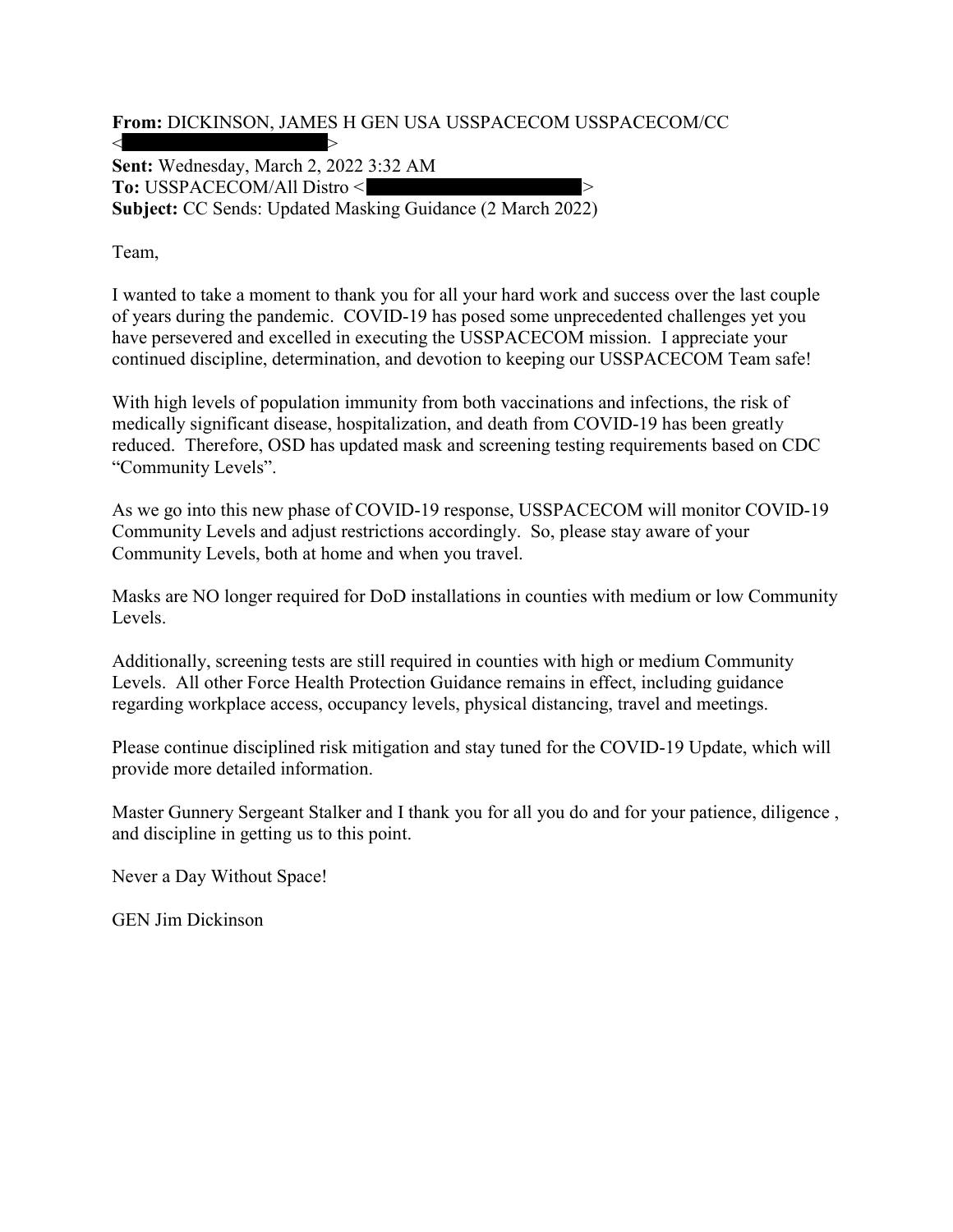

## **UNDER SECRETARY OF DEFENSE 4000 DEFENSE PENTAGON WASHINGTON, D.C. 20301-4000**

 $MAR - 12022$ 

## MEMORANDUM FOR SENIOR PENTAGON LEADERSHIP COMMANDERS OF THE COMBATANT COMMANDS DEFENSE AGENCY AND DOD FIELD ACTIVITY DIRECTORS

SUBJECT: Updated Guidance for Mask and Screening Testing for all Department of Defense Installations and Other Facilities

In accordance with the updated guidance released by the Safer Federal Workforce Task Force on February 28, 2022, beginning immediately, the following masking and screening testing guidance requirements based on the Centers for Disease Control and Prevention (CDC) coronavirus disease 2019 (COVID-19) Community Levels<sup>1</sup> will apply to all Department of Defense (DoD) installations and other facilities owned, leased, or otherwise controlled by DoD:

- When the CDC COVID-19 Community Level is high in the county where a DoD installation or facility is located<sup>2</sup>, indoor mask-wearing is required for all Service members, DoD civilian employees, onsite DoD contractor personnel (collectively, "DoD personnel"), and visitors, regardless of vaccination status. The screening testing program required by reference (a) shall be utilized in that installation or facility.
- When the CDC COVID-19 Community Level is medium in the county where a DoD installation or facility is located, indoor mask-wearing is not required for DoD personnel or visitors. The screening testing program required by reference (a) shall be utilized in that installation or facility.
- When the CDC COVID-19 Community Level is low in the county where a DoD installation or facility is located, indoor mask-wearing is not required for DoD personnel or visitors. The screening testing program contained in reference (a) is not required for that installation or facility.
- Individuals may choose to wear a mask regardless of the COVID-19 Community Level.

<sup>&</sup>lt;sup>1</sup> Community levels may be found at: https://www.cdc.gov/coronavirus/2019-ncov/your-health/covid-bycounty.html. Find community levels by "State or Territory" and then by "County or Metro Area." Jurisdictions which are not counties, such as the District of Columbia, also are listed under "County or Metro Area." Definitions of low, medium, and high risk may be found at: https://www.cdc.gov/coronavirus/2019-ncov/science/communitylevels.html.

 $2$  The Pentagon is located in Arlington County, Virginia.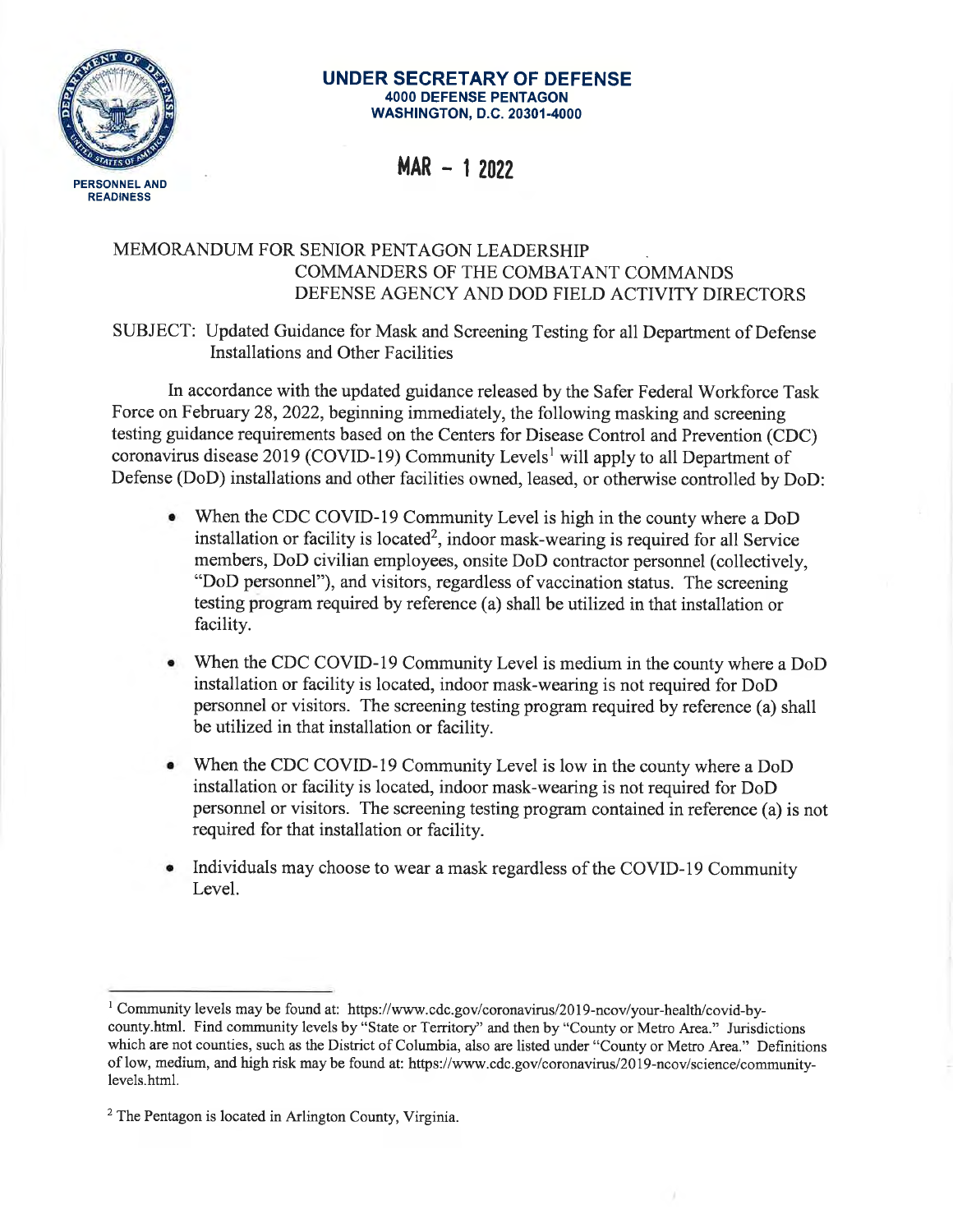- Regardless of the CDC COVID-19 Community Level, DoD force health protection guidance for workplace access and mask wearing for DoD personnel with symptoms, a positive test, or exposure to someone with COVID-19 remains in effect.
- When mask wearing is required, any previously-approved exceptions to the masking requirement remain in effect.
- DoD installations, other facilities, and worksites shall, as soon as possible, post signs and post information on their websites clarifying what masking requirements apply on each installation and at each facility.
- All other force health protection guidance remains in effect, including guidance regarding workplace access, occupancy levels, physical distancing, travel, and meetings. Individual must follow more rigorous workplace mask mandates when commanders and supervisors determine that it is required to protect health and safety in the workplace, such as mask wearing by health care workers.
- Installations outside the U.S. should consult country-level data for their Host Nations (HN) if local community-level data is unavailable. Case-rate information is available from the CDC at https://covid.cdc.gov/covid-data-tracker/#global-counts-rates and the World Health Organization at https://covid19.who.int/. Other sources of data include HN public health authorities, academic institutions, and the World Health Organization.
- DoD Components will comply with any applicable labor relations obligations when implementing this policy.

References (b) and (c) (Attachment 1) are rescinded.

Please direct any questions or comments to the following email address: dha.ncr.ha-support.list.policy-hrpo-kmc-owners@mail.mil.

hip C.4.

Gilbert R. Cisneros, Jr.

Attachment: As stated

i.